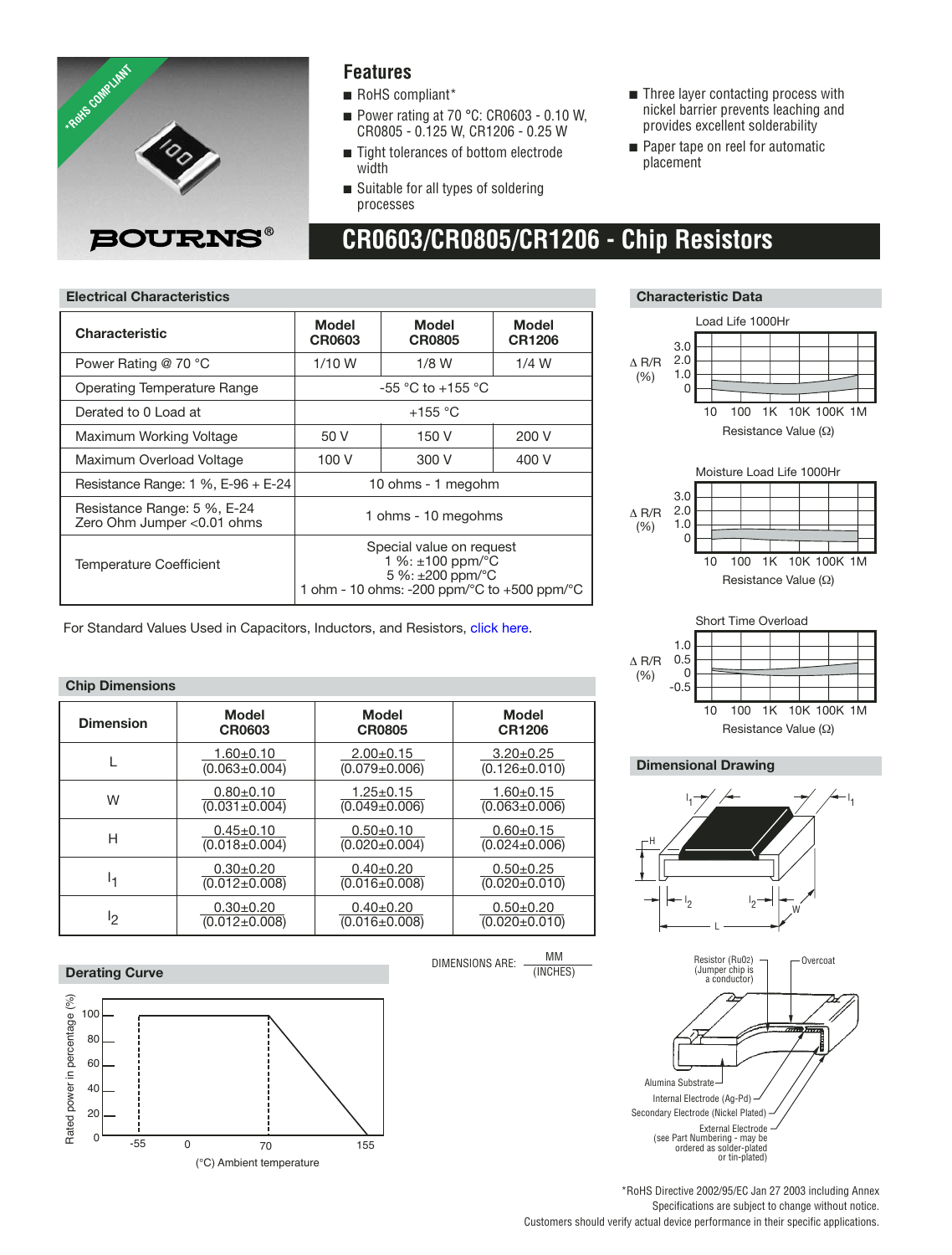# **BOURNS®**

#### **Performance Characteristics (Tests According to MIL-STD-202, MIL-R-55342B, EIA RS-396)**

| Test                                         | Procedure                                                                                           | <b>Method</b>                                     | <b>Specification</b>     | <b>Deviation from Nominal</b>                                                                                                                               |                                                                                                                                                               |  |  |  |  |
|----------------------------------------------|-----------------------------------------------------------------------------------------------------|---------------------------------------------------|--------------------------|-------------------------------------------------------------------------------------------------------------------------------------------------------------|---------------------------------------------------------------------------------------------------------------------------------------------------------------|--|--|--|--|
|                                              |                                                                                                     |                                                   |                          | $1\%$                                                                                                                                                       | 5 %                                                                                                                                                           |  |  |  |  |
| <b>DC</b> Resistance                         |                                                                                                     | MIL-STD-202 303<br>EIA RS-396 4.4                 | MIL-R-55342D 4.7.2       | $F:\leq +1$ %                                                                                                                                               | $\leq \pm 5.0$ %                                                                                                                                              |  |  |  |  |
| <b>Thermal Shock</b>                         | -40 $°C$ , 60 minutes;<br>+125 $\degree$ C, 60 minutes                                              | MIL-STD-202 107<br>EIA RS-396 4.5                 | MIL-R-55342D 4.7.3       | ≤±0.5 % +0.05 Ω                                                                                                                                             | $\leq \pm 1 \% + 0.05 \Omega$                                                                                                                                 |  |  |  |  |
| Low Temperature<br>Operation                 | -55 $\degree$ C, 1 hour off;<br>45 minutes on                                                       | MIL-R-55342D 4.7.4<br>EIA RS-396 4.6              | MIL-R-55342D 4.7.4       | ≤±0.5 % 0.05 Ω                                                                                                                                              | $\leq \pm 1.0$ % +0.05 $\Omega$                                                                                                                               |  |  |  |  |
| Short Time<br>Overload                       | Rated Voltage x 2.5;<br>5 seconds<br>CR0603: 100 V max.<br>CR0805; 300 V max.<br>CR1206: 400 V max. | MIL-R-55342D 4.7.5<br>EIA RS-396 4.7              | MIL-R-55342D 4.7.5       | $\leq \pm 1 \% + 0.05 \Omega$                                                                                                                               | ≤±2.0 % +0.05 Ω                                                                                                                                               |  |  |  |  |
| High Temperature<br>Exposure                 | +125 °C; 1000 hours                                                                                 | MIL-R-55342D 4.7.6<br>EIA RS-396 4.8              | MIL-R-55342D 4.7.6       | $\leq \pm 1.0$ % +0.05 $\Omega$                                                                                                                             | $≤+2.0$ % +0.1 Ω                                                                                                                                              |  |  |  |  |
| Resistance to<br>Soldering Heat              | 260 °C, 10 seconds                                                                                  | MIL-R-55342D 4.7.7                                | MIL-R-55342D 4.7.7       | $\leq \pm 0.5$ % +0.05 $\Omega$                                                                                                                             | $\leq \pm 1.0$ % +0.05 $\Omega$                                                                                                                               |  |  |  |  |
| Moisture<br>Resistance                       | 90-98 %RH; 10 cycles                                                                                | MIL-STD-202 106D<br>EIA RS-396 4.9                | MIL-R-55342D 4.7.8       | ≤±0.5 % +0.05 Ω                                                                                                                                             | ≤±2.0 % +0.05 Ω                                                                                                                                               |  |  |  |  |
| Load Life<br>1000 Hours                      | +70 $\degree$ C; 1.5 hours on,<br>0.5 hours off;<br>1000 hours                                      | MIL-STD-202 108<br>Condition D<br>EIA RS-396 4.12 | MIL-R-55342D 4.7.10      | ≤±1.0 % +0.05 Ω                                                                                                                                             | $\leq \pm 3.0 \% + 0.1 \Omega$                                                                                                                                |  |  |  |  |
| Solderability                                | +235 °C; 3 seconds                                                                                  | MIL-STD-202 208<br>EIA RS-396 4.11                | MIL-R-55342D 4.7.11      | $>95$ % of area<br>covered                                                                                                                                  | $>95$ % of area<br>covered                                                                                                                                    |  |  |  |  |
| <b>Terminal Strength</b>                     | Pull Test                                                                                           | MIL-R-55342D 4.7.12                               | MIL-R-55342D 4.7.12      | ≥500 $g$                                                                                                                                                    | $\geq 500$ g                                                                                                                                                  |  |  |  |  |
| <b>Current Noise</b>                         | Quan-Tech Model 315B                                                                                | MIL-STD-202 308                                   | MIL-R-55342D 6.6         | $R \le 1k \Omega$ ; max. 1 $\mu$ V/V<br>$R \le 10k \Omega$ ; max. 3 $\mu$ V/V<br>R ≤ 100 k $\Omega$ ; max. 6 µ V/V<br>$R \le 1M \Omega$ ; max. 10 $\mu$ V/V | $R \le 1k \Omega$ ; max. 1 $\mu$ V/V<br>R \le 10k $\Omega$ ; max. 3 $\mu$ V/V<br>R ≤ 100k $\Omega$ ; max. 6 $\mu$ V/V<br>R  s 2M $\Omega$ ; max. 10 $\mu$ V/V |  |  |  |  |
| Humidity,<br><b>Steady State</b>             | +40 °C; 90-95 % RH,<br>1344 Hours                                                                   | MIL-STD-202 103B<br>Condition D                   | $\overline{\phantom{0}}$ | $\leq \pm 2.5 \% + 0.05 \Omega$                                                                                                                             | $\leq \pm 2.5 \% + 0.05 \Omega$                                                                                                                               |  |  |  |  |
| Salt Spray                                   | 96 hours                                                                                            | MIL-STD-202 101D<br>Condition A                   | $\overline{\phantom{0}}$ | $\leq \pm 1.0 \% + 0.2 \Omega$                                                                                                                              | $\leq \pm 1.0$ % +0.1 $\Omega$                                                                                                                                |  |  |  |  |
| Vibration                                    | 10-2000 Hz, 6 hours                                                                                 | MIL-STD-202 201A                                  | $\overline{\phantom{0}}$ | ≤±0.5 % +0.1 Ω                                                                                                                                              | ≤±1.0 % +0.1 Ω                                                                                                                                                |  |  |  |  |
| <b>Voltage Coefficient</b>                   |                                                                                                     | MIL-STD-202 309                                   | $\overline{\phantom{0}}$ | ≤100 ppm/V                                                                                                                                                  | ≤100 ppm/V                                                                                                                                                    |  |  |  |  |
| Insulation<br>Resistance                     | Test Potential 500V<br>CR0603: 100V                                                                 | MIL-STD-202 302<br>Condition B                    |                          | ≥10 <sup>3</sup> M Ω                                                                                                                                        | ≥10 <sup>3</sup> M Ω                                                                                                                                          |  |  |  |  |
| <b>Dielectric</b><br>Withstanding<br>Voltage |                                                                                                     | MIL-STD-202 301                                   | $\overline{\phantom{0}}$ | ≥500 V (CR1206, CR0805)<br>≥300 V (CR0603)                                                                                                                  |                                                                                                                                                               |  |  |  |  |
| Drop Test                                    | 1 <sub>m</sub>                                                                                      | MIL-STD-202 203B                                  |                          | ≤±0.5 % +0.1 Ω                                                                                                                                              | ≤±1.0 % +0.1 Ω                                                                                                                                                |  |  |  |  |
| <b>Bending Test</b>                          | 5 mm/90 mm; 10 sec.                                                                                 | $\overline{\phantom{0}}$                          |                          | $\leq \pm 1 \% + 0.05 \Omega$                                                                                                                               | $\leq \pm 1.0$ % +0.05 $\Omega$                                                                                                                               |  |  |  |  |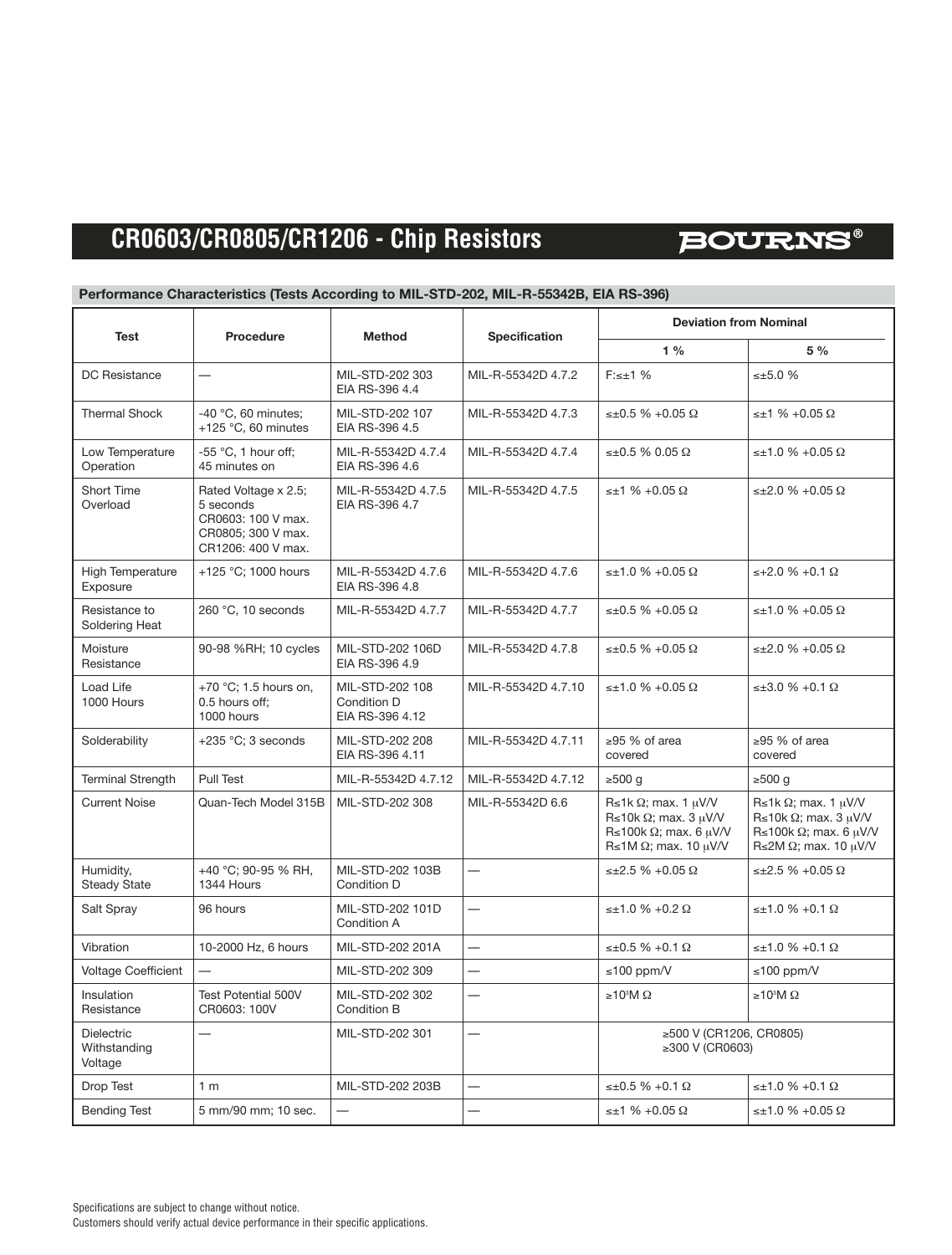### **BOURNS®**



#### **Soldering Profile for RoHS Compliant Chip Resistors and Arrays**

#### **Packaging Dimensions (Conforms to EIA RS-481A)**



| <b>MUILI (UPU.) IIIIII I IIIIIIIII</b> IIIION<br>*Cumulative tolerance over 10 holes: ±0.2 mm |                   |                   |  |
|-----------------------------------------------------------------------------------------------|-------------------|-------------------|--|
| <b>Series</b>                                                                                 | А                 | в                 |  |
| CR0603                                                                                        | $1.9 \pm 0.2$     | $1.1 \pm 0.2$     |  |
|                                                                                               | $(.075 \pm .008)$ | $(.043 \pm .008)$ |  |
| CR0805                                                                                        | $2.4 \pm 0.2$     | $1.65 \pm 0.2$    |  |
|                                                                                               | $(.094 \pm .008)$ | $(.065 \pm .008)$ |  |
| CR1206                                                                                        | $3.57 \pm 0.2$    | $2.00 \pm 0.2$    |  |
|                                                                                               | $(.161 \pm .008)$ | $(.079 \pm .008)$ |  |



Marking on reel: Part number, quantity, resistance value and tolerance, date code.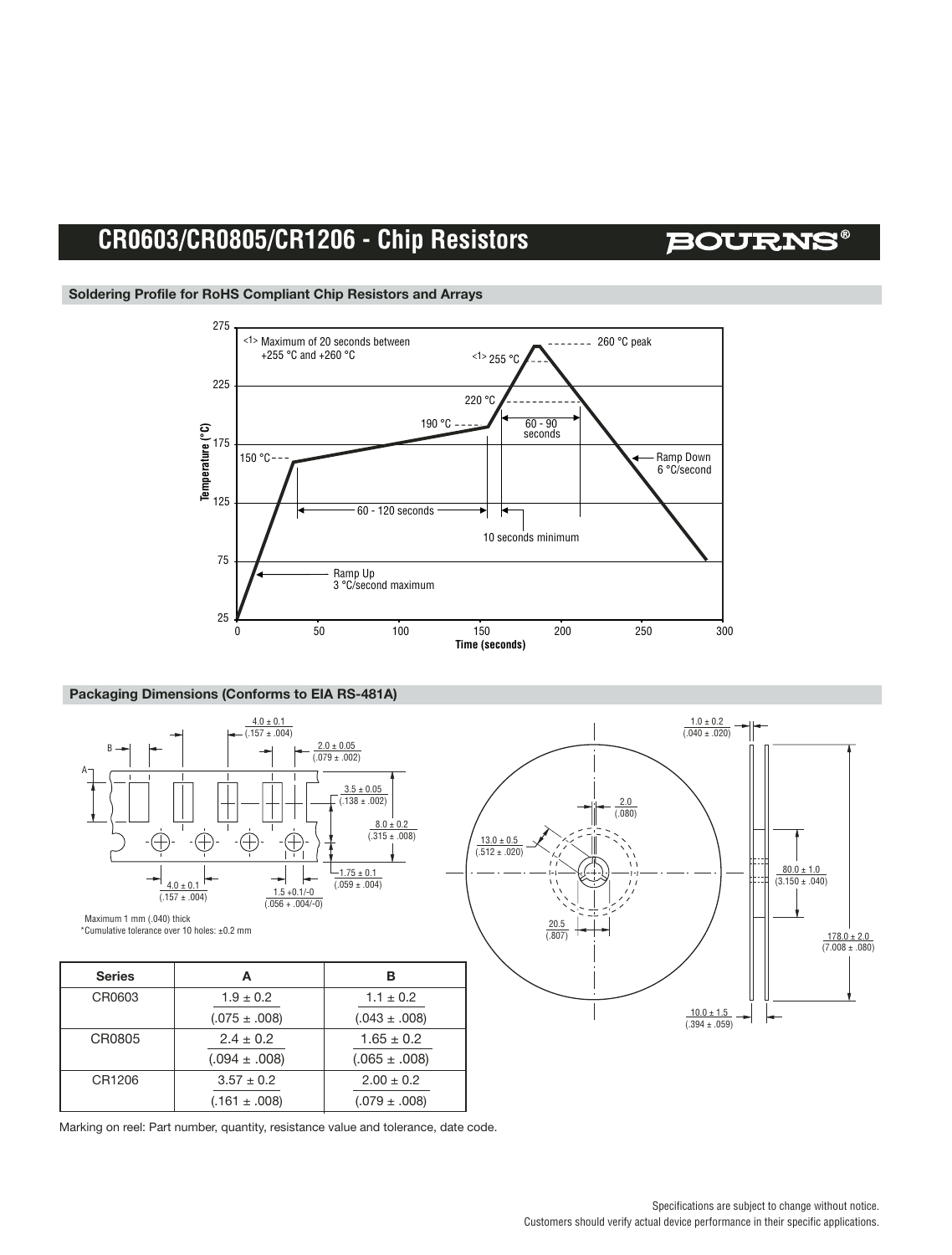#### **Resistor Markings**

CR0603 CR0805 CR1206



E-24 marking  $Value = 10K ohms$  CR1206 4422

CR0805

E-96 marking Value =  $44.2K$  ohms

#### CR0603 EIA-96 Marking



1 % marking Value =  $12.4K$  ohms

### **BOURNS®**

#### **Marking Explanation**

- E-24: 3 digits, first two digits are significant, third digit is number of zeros. Letter R is decimal point.
- E-96: 4 digits, first three digits are significant, fourth digit is number of zeros.

Letter R is decimal point.

0603 E-96: EIA-96 marking (see table below).

| EIA-96 Marking for CR0603, 1 $%$ |
|----------------------------------|
|----------------------------------|

| Code | <b>R</b> Value | Code | <b>R</b> Value | Code | <b>R</b> Value | Code | <b>R</b> Value | Code | <b>R</b> Value | Code | <b>R</b> Value | Code | <b>R</b> Value | Code | <b>R</b> Value |
|------|----------------|------|----------------|------|----------------|------|----------------|------|----------------|------|----------------|------|----------------|------|----------------|
| 01   | 100            | 13   | 133            | 25   | 178            | 37   | 237            | 49   | 316            | 61   | 422            | 73   | 562            | 85   | 750            |
| 02   | 102            | 14   | 137            | 26   | 182            | 38   | 243            | 50   | 324            | 62   | 432            | 74   | 576            | 86   | 768            |
| 03   | 105            | 15   | 140            | 27   | 187            | 39   | 249            | 51   | 332            | 63   | 442            | 75   | 590            | 87   | 787            |
| 04   | 107            | 16   | 143            | 28   | 191            | 40   | 255            | 52   | 340            | 64   | 453            | 76   | 604            | 88   | 806            |
| 05   | 110            | 17   | 147            | 29   | 196            | 41   | 261            | 53   | 348            | 65   | 464            | 77   | 619            | 89   | 825            |
| 06   | 113            | 18   | 150            | 30   | 200            | 42   | 267            | 54   | 357            | 66   | 475            | 78   | 634            | 90   | 845            |
| 07   | 115            | 19   | 154            | 31   | 205            | 43   | 274            | 55   | 365            | 67   | 487            | 79   | 649            | 91   | 866            |
| 08   | 118            | 20   | 158            | 32   | 210            | 44   | 280            | 56   | 374            | 68   | 499            | 80   | 665            | 92   | 887            |
| 09   | 121            | 21   | 162            | 33   | 215            | 45   | 287            | 57   | 383            | 69   | 511            | 81   | 681            | 93   | 909            |
| 10   | 124            | 22   | 165            | 34   | 221            | 46   | 294            | 58   | 392            | 70   | 523            | 82   | 698            | 94   | 931            |
| 11   | 127            | 23   | 169            | 35   | 226            | 47   | 301            | 59   | 402            | 71   | 536            | 83   | 715            | 95   | 953            |
| 12   | 130            | 24   | 174            | 36   | 232            | 48   | 309            | 60   | 412            | 72   | 549            | 84   | 732            | 96   | 976            |

This table shows the first two digits for the three-digit EIA-96 part marking scheme. The third character is a letter multiplier:

 $Y=10^{-2}$   $X=10^{-1}$   $A=10^{0}$   $B=10^{1}$   $C=10^{2}$   $D=10^{3}$   $E=10^{4}$   $F=10^{5}$